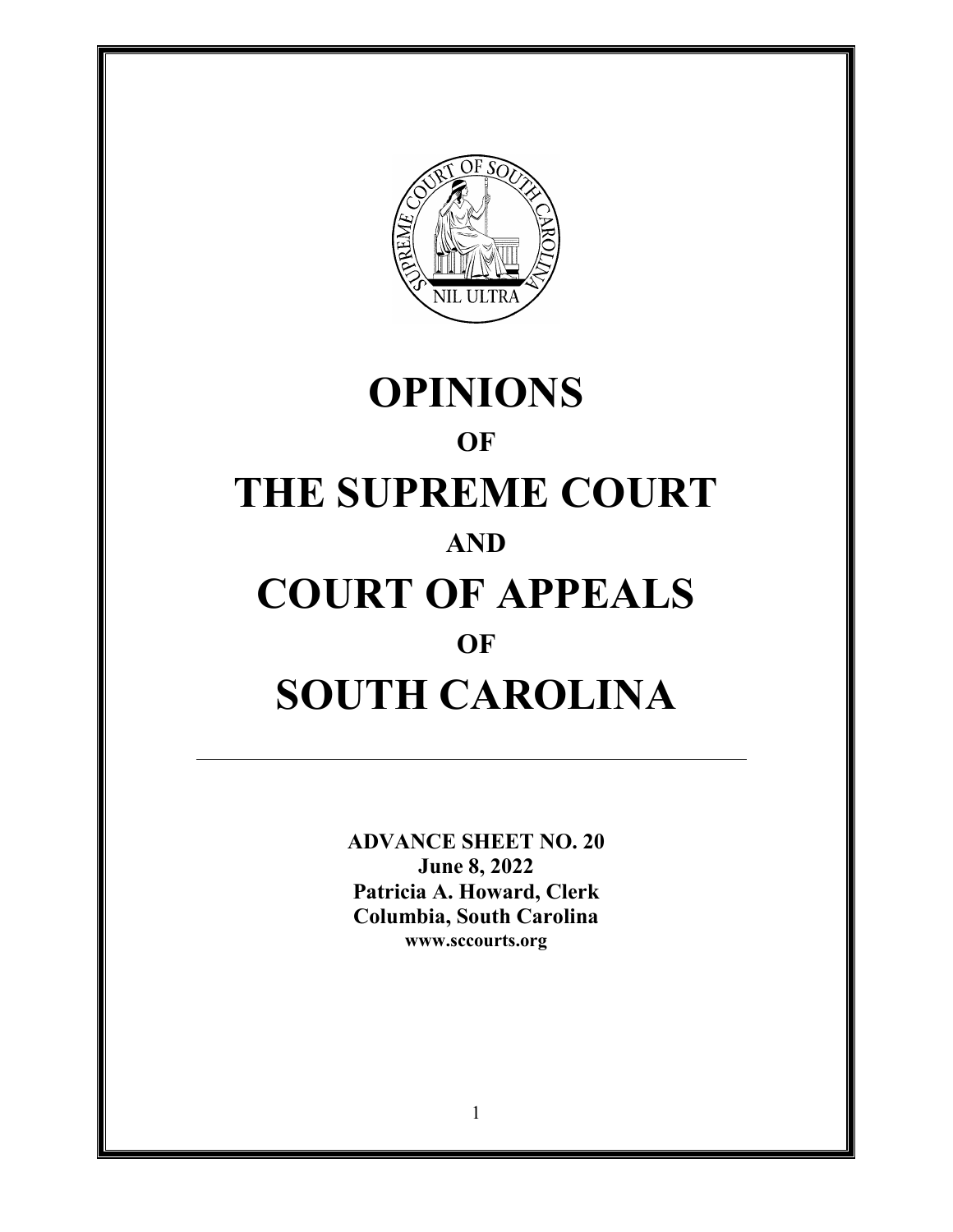# **CONTENTS**

# **THE SUPREME COURT OF SOUTH CAROLINA**

## **PUBLISHED OPINIONS AND ORDERS**

| $28097 -$ In the Interest of Christopher H. | 14 |
|---------------------------------------------|----|
| Order – In the Matter of Johnny Simpson     | 16 |

### **UNPUBLISHED OPINIONS**

None

# **PETITIONS - UNITED STATES SUPREME COURT**

| $28074 - State v. Kelvin Jones$                               | Pending |
|---------------------------------------------------------------|---------|
| 2020-000919 – Sharon Brown v. Cherokee County School District | Pending |
| $2021 - 001460$ – Randolph Ashford v. State                   | Pending |

# **EXTENSION TO FILE PETITION - UNITED STATES SUPREME COURT**

| 28081 – Steven Louis Barnes v. State |  |  |
|--------------------------------------|--|--|
|--------------------------------------|--|--|

Granted until 07/02/2022

# **PETITIONS FOR REHEARING**

| 28089 – State v. Jerome Jenkins, Jr.                            | Denied 6/07/2022 |
|-----------------------------------------------------------------|------------------|
| 28094 – State v. Justin Jamal Warner                            | Denied 6/07/2022 |
| 28095 – The Protestant Episcopal Church v. The Episcopal Church | Pending          |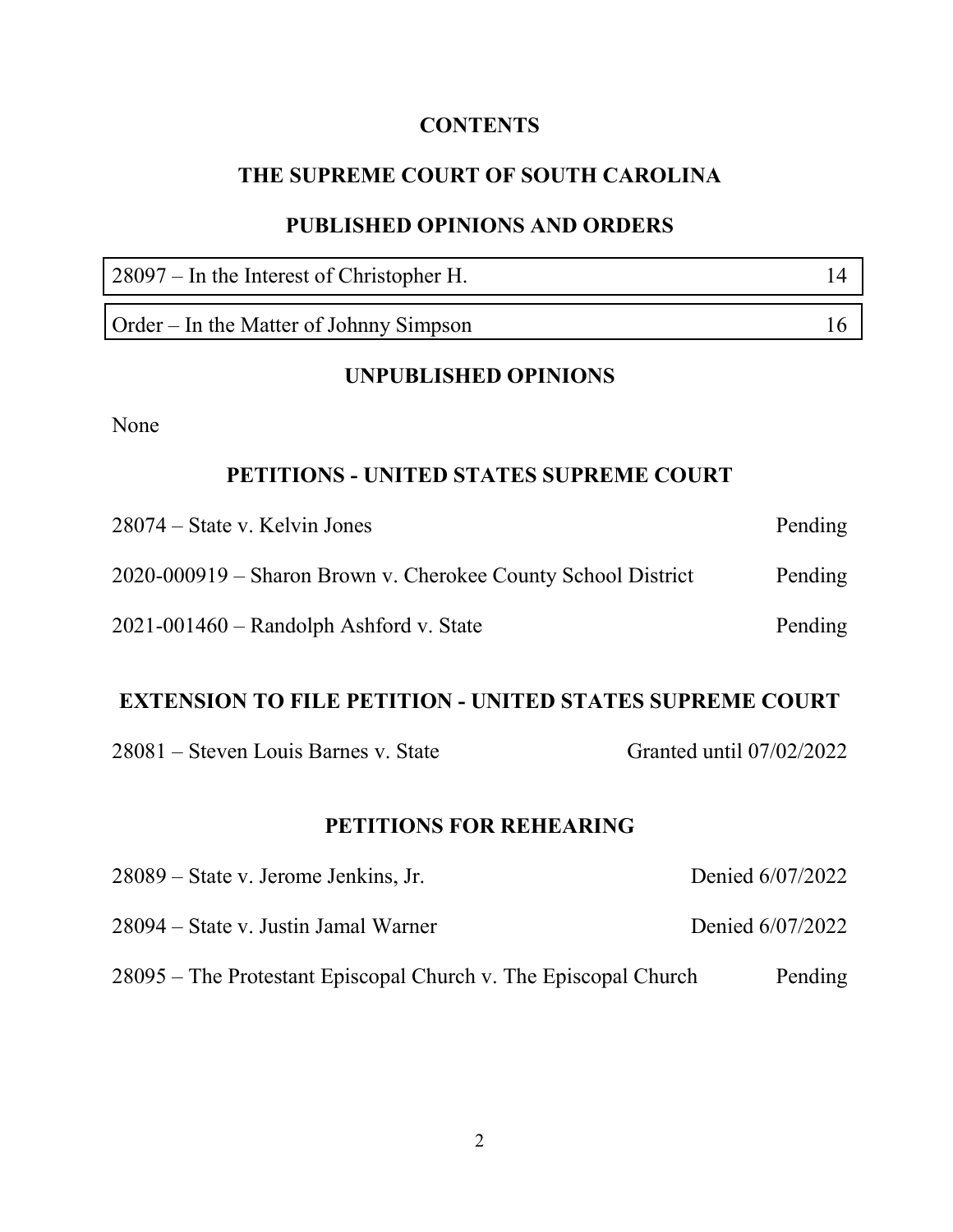#### **THE SOUTH CAROLINA COURT OF APPEALS**

#### **PUBLISHED OPINIONS**

None

#### **UNPUBLISHED OPINIONS**

- 2022-UP-114 State v. Mutekis J. Williams (Withdrawn, Substituted, and Refiled)
- 2022-UP-237 SCDSS v. Tracy Scibuola (Filed June 1, 2022)
- 2022-UP-238 State v. Anthony B. Allen
- 2022-UP-239 State v. James D. Busby
- 2022-UP-240 Debra L. Holliday v. Bobby R. Holliday
- 2022-UP-241 Weldon Wall, Sr. v. Harold Wall, Sr.
- 2022-UP-242 State v. Anthony Davis
- 2022-UP-243 In the Matter of Altmeter B. Robinson (2)
- 2022-UP-244 State v. Daniel L. Pease
- 2022-UP-245 State v. John Steen d/b/a John Steen Bail Bonding
- 2022-UP-246 Donna Bell Sellers v. Grover Seaton, III
- 2022-UP-247 Mary Shelton v. Jack Shelton
- 2022-UP-248 Raymond Wedlake v. Christopher Edwards
- 2022-UP-249 Thomas Thompson v. SCDC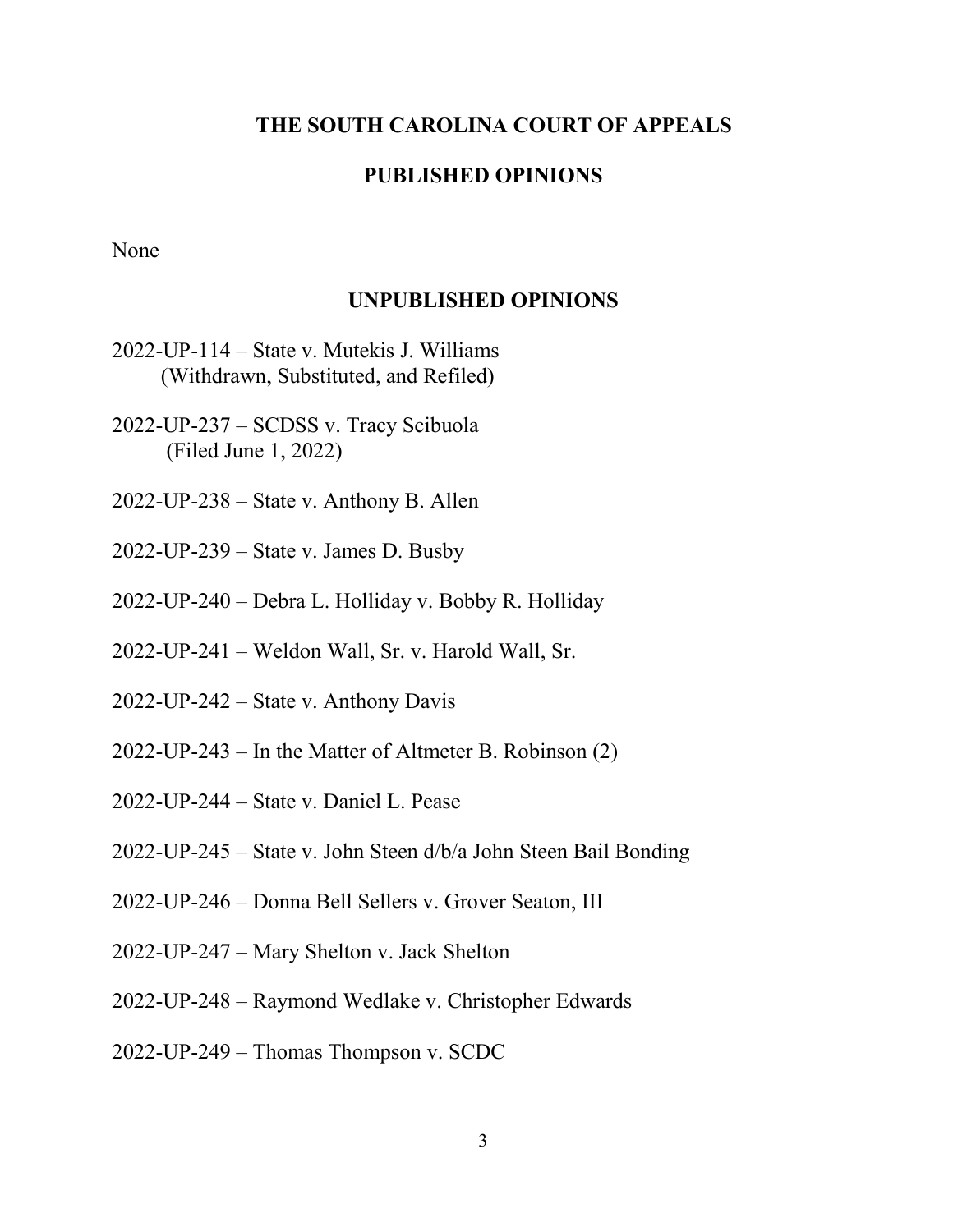- 2022-UP-250 Joseph and Olga Hoffer v. Kayln Shackelford (Filed June 3, 2022)
- 2022-UP-251 Lady Beaufort, LLC v. Hird Island Investments
- 2022-UP-252 Lady Beaufort, LLC v. Hird Island Investments (2)
- 2022-UP-253 Mathes Auto Sales v. Dixon Automotive
- 2022-UP-254 State v. K'Sone M. Campbell
- 2022-UP-255 Frances K. Chestnut v. Florence Keese
- 2022-UP-256 Sterling Hills v. Elliot Hayes
- 2022-UP-257 William Morgan v. Sterling Estates
- 2022-UP-258 Stephanie M. Schoumacher v. Frieda M. Shorter
- 2022-UP-259 Antwan D. McMillan v. State
- 2022-UP-260 State v. William S. F. Brown

#### **PETITIONS FOR REHEARING**

| 5898 – Josie Bostick v. Earl Bostick, Sr.                  | Pending           |
|------------------------------------------------------------|-------------------|
| 5902 – Larry Tyler v. State                                | Pending           |
| 5905 – State v. Richard K. Galloway                        | Denied 06/02/2022 |
| 5906 – Isaac D. Brailey v. Michelin, N.A.                  | Pending           |
| 5907 – State v. Sherwin A. Green                           | Pending           |
| 2022-UP-096 – Samuel Paulino v. Diversified Coatings, Inc. | Pending           |
| 2022-UP-114 – State v. Mutekis J. Williams                 | Denied 06/08/2022 |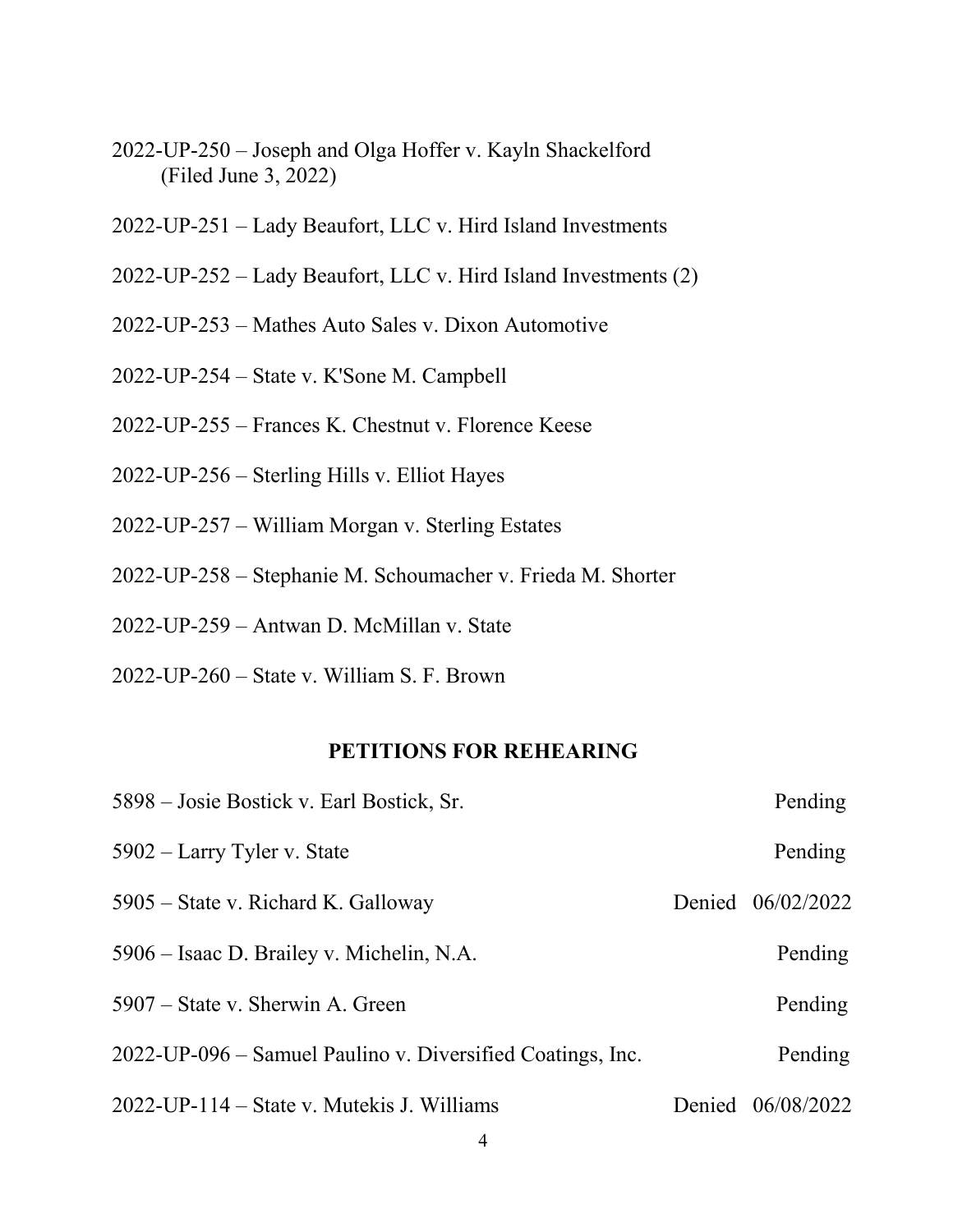| 2022-UP-161 – Denis Yeo v. Lexington County Assessor                | Pending           |
|---------------------------------------------------------------------|-------------------|
| 2022-UP-169 - Richard Ladson v. THI of South Carolina at Charleston | Pending           |
| $2022$ -UP-171 – SCDSS v. Lacie Smith                               | Pending           |
| 2022-UP-180 – Berkley T. Feagin v. Cambria C. Feagin                | Pending           |
| 2022-UP-183 – Raymond A. Wedlake v. Scott Bashor                    | Pending           |
| 2022-UP-184 – Raymond Wedlake v. Woodington Homeowners              | Pending           |
| 2022-UP-186 – William B. Justice v. State                           | Pending           |
| 2022-UP-189 – State v. Jordan M. Hodge                              | Pending           |
| 2022-UP-192 – Nivens v. JB&E Heating and Cooling, Inc.              | Denied 06/02/2022 |
| 2022-UP-196 - SCDSS v. Woodrow Shannon                              | Pending           |
| 2022-UP-197 – State v. Kenneth W. Carlisle                          | Pending           |
| 2022-UP-205 – Katkams Ventures, LLC v. No Limit, LLC                | Pending           |
| 2022-UP-207 – Floyd Hargrove v. Anthony Griffis, Sr.                | Pending           |
| 2022-UP-209 – State v. Dustin L. Hooper                             | Pending           |
| 2022-UP-212 - Daniel Amor v. Pamela Amor                            | Pending           |
| 2022-UP-213 – Dr. Gregory May v. Advanced Cardiology                | Pending           |
| 2022-UP-214 – Alison Meyers v. Shiram Hospitality, LLC              | Pending           |

# **PETITIONS – SUPREME COURT OF SOUTH CAROLINA**

| 5731 – Jericho State v. Chicago Title Insurance | Pending |
|-------------------------------------------------|---------|
|                                                 |         |
|                                                 |         |

# Pending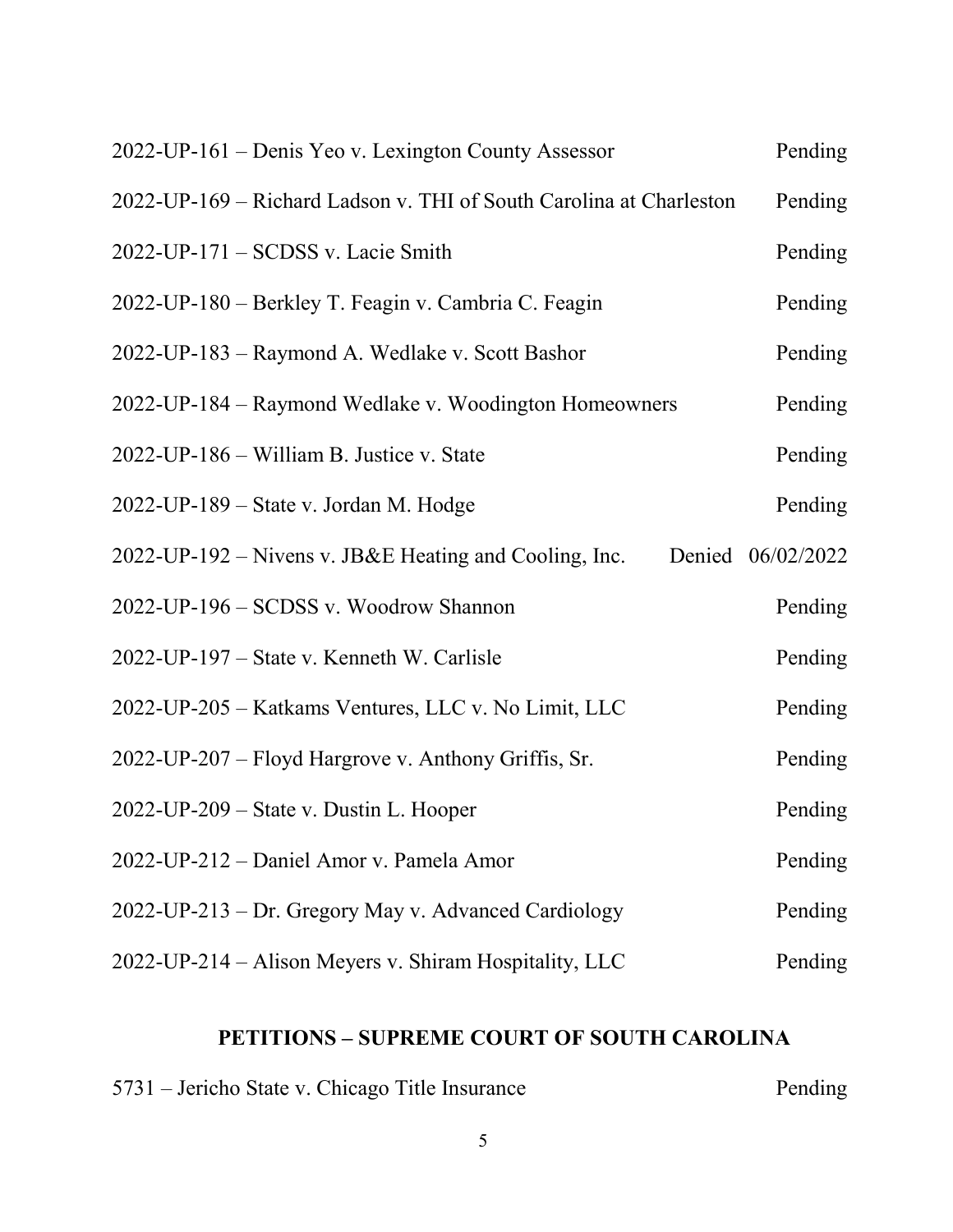| 5738 – The Kitchen Planners v. Samuel E. Friedman             | Pending |
|---------------------------------------------------------------|---------|
| 5769 – Fairfield Waverly v. Dorchester County Assessor        | Pending |
| 5776 – State v. James Heyward                                 | Pending |
| 5782 – State v. Randy Wright                                  | Pending |
| 5794 – Sea Island Food v. Yaschik Development (2)             | Pending |
| 5816 – State v. John E. Perry, Jr.                            | Pending |
| 5818 – Opternative v. SC Board of Medical Examiners           | Pending |
| 5821 – The Estate of Jane Doe 202 v. City of North Charleston | Pending |
| 5822 – Vickie Rummage v. BGF Industries                       | Pending |
| 5824 – State v. Robert Lee Miller, III                        | Pending |
| 5826 – Charleston Development v. Younesse Alami               | Pending |
| 5827 – Francisco Ramirez v. May River Roofing, Inc.           | Pending |
| 5829 – Thomas Torrence #094651 v. SCDC                        | Pending |
| 5832 – State v. Adam Rowell                                   | Pending |
| 5834 - Vanessa Williams v. Bradford Jeffcoat                  | Pending |
| 5835 – State v. James Caleb Williams                          | Pending |
| 5838 – Elizabeth Hope Rainey v. SCDSS                         | Pending |
| 5839 – In the Matter of Thomas Griffin                        | Pending |
| 5840 – Daniel Lee Davis v. ISCO Industries, Inc.              | Pending |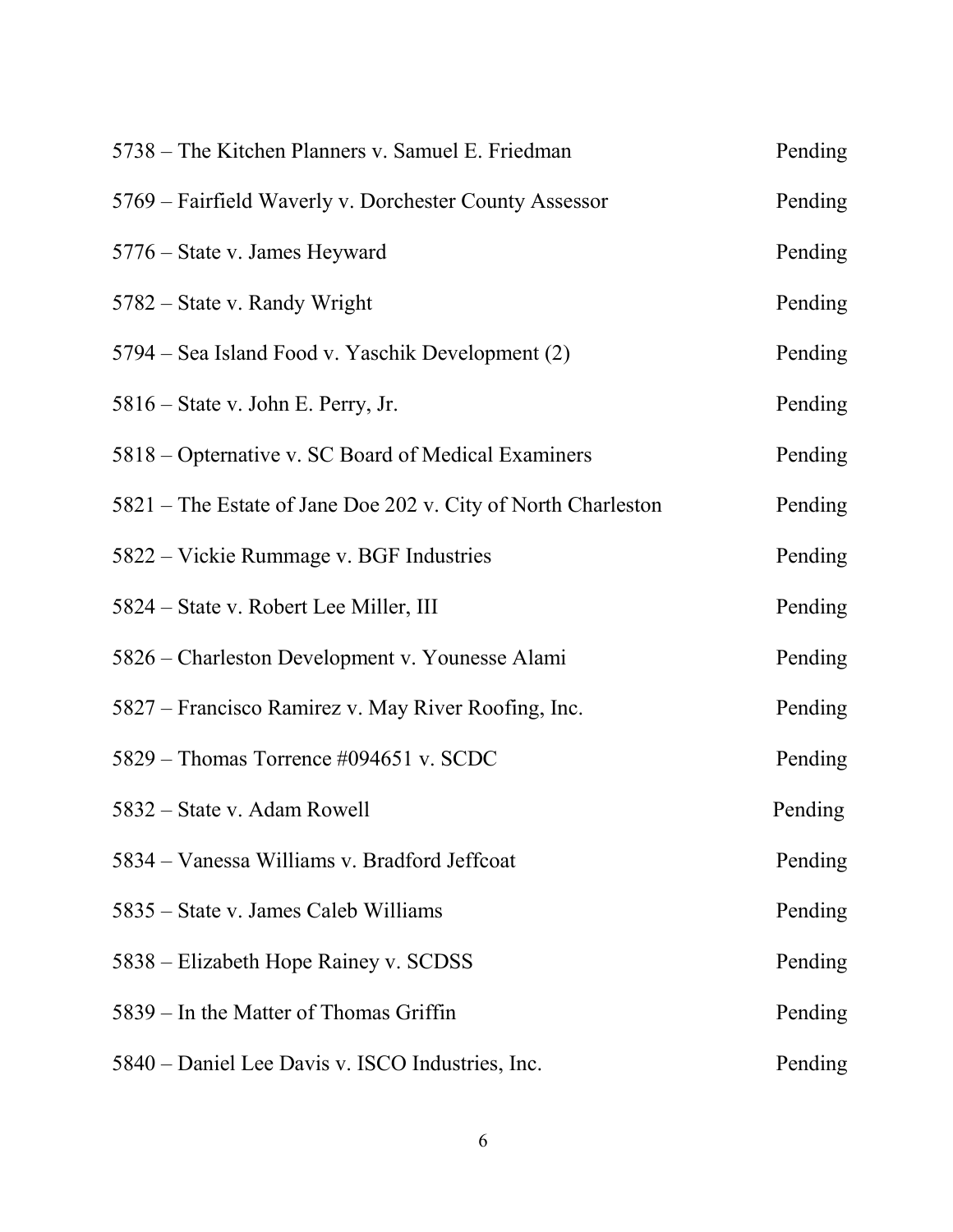| 5841 – State v. Richard Passio, Jr.                                 | Pending |
|---------------------------------------------------------------------|---------|
| 5843 – Quincy Allen #6019 v. SCDC                                   | Pending |
| 5844 – Deutsche Bank v. Patricia Owens                              | Pending |
| 5845 – Daniel O'Shields v. Columbia Automotive                      | Pending |
| 5846 – State v. Demontay M. Payne                                   | Pending |
| 5849 – SC Property and Casualty Guaranty Fund v. Second Injury Fund | Pending |
| 5850 – State v. Charles Dent                                        | Pending |
| 5851 – State v. Robert X. Geter                                     | Pending |
| 5853 – State v. Shelby Harper Taylor                                | Pending |
| 5854 – Jeffrey Cruce v. Berkeley Cty. School District               | Pending |
| 5855 – SC Department of Consumer Affairs v. Cash Central            | Pending |
| 5856 - Town of Sullivan's Island v. Michael Murray                  | Pending |
| 5858 – Beverly Jolly v. General Electric Company                    | Pending |
| 5859 – Mary P. Smith v. Angus M. Lawton                             | Pending |
| 5860 – Kelaher, Connell & Conner, PC v. SCWCC                       | Pending |
| 5861 – State v. Randy Collins                                       | Pending |
| 5863 – State v. Travis L. Lawrence                                  | Pending |
| 5864 – Treva Flowers v. Bang N. Giep, M.D.                          | Pending |
| 5865 – S.C. Public Interest Foundation v. Richland County           | Pending |
| 5866 – Stephanie Underwood v. SSC Seneca Operating Co.              | Pending |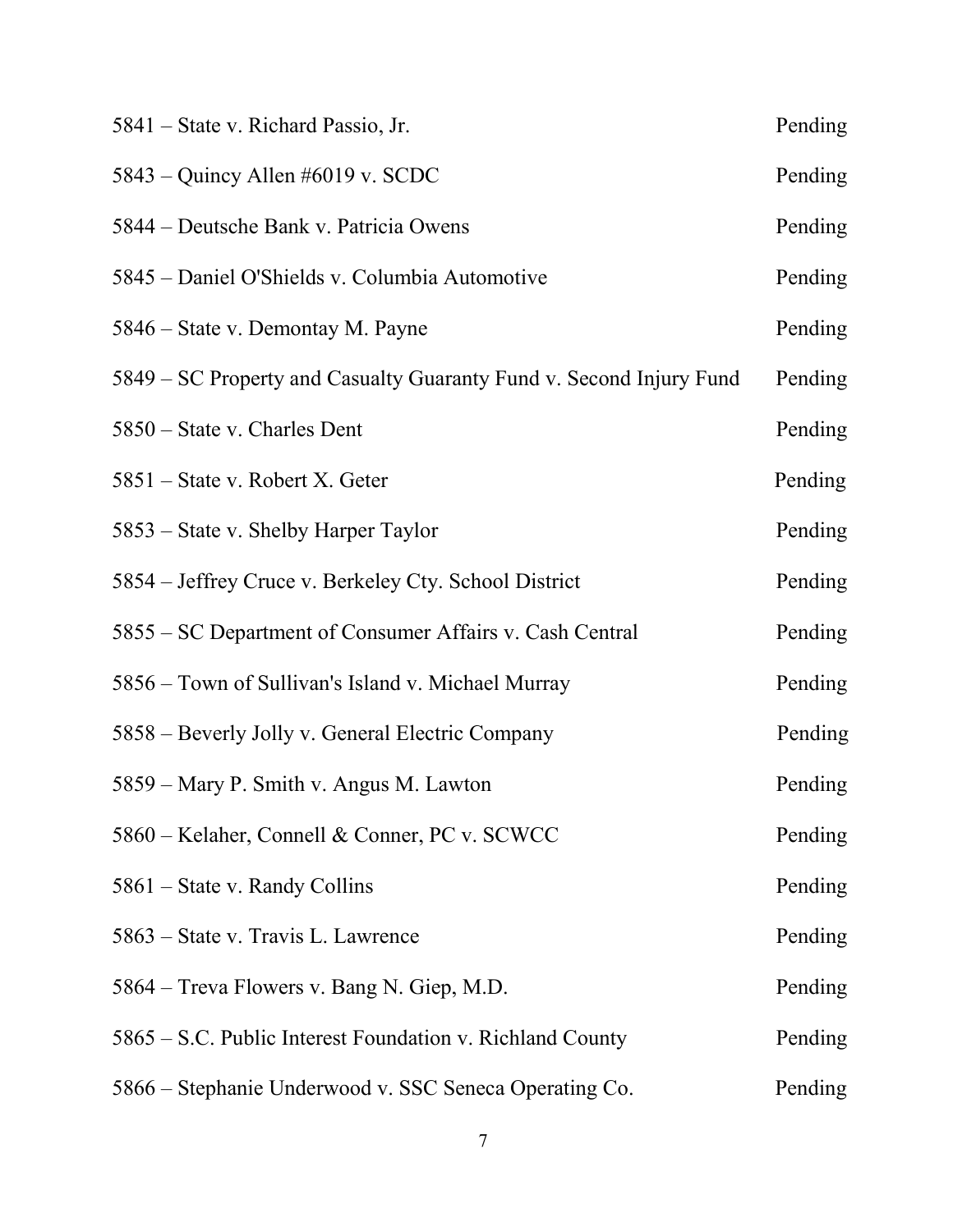| 5867 – Victor M. Weldon v. State                                   | Pending |
|--------------------------------------------------------------------|---------|
| 5868 – State v. Tommy Lee Benton                                   | Pending |
| 5870 – Modesta Brinkman v. Weston & Sampson Engineers, Inc.        | Pending |
| 5871 – Encore Technology Group, LLC v. Keone Trask and Clear Touch | Pending |
| 5874 - Elizabeth Campione v. Willie Best                           | Pending |
| 5875 – State v. Victoria L. Sanchez                                | Pending |
| 5877 – Travis Hines v. State                                       | Pending |
| 5878 – State v. Gregg Pickrell                                     | Pending |
| 5880 – Stephen Wilkinson v. Redd Green Investments                 | Pending |
| 5882 – Donald Stanley v. Southern State Police                     | Pending |
| 5884 – Frank Rish, Sr. v. Kathy Rish                               | Pending |
| 5885 – State v. Montrell Lamont Campbell                           | Pending |
| 5888 – Covil Corp. v. Pennsylvania National Mut. Ins. Co.          | Pending |
| 5891 – Dale Brooks v. Benore Logistics System, Inc.                | Pending |
| 5892 – State v. Thomas Acker                                       | Pending |
| 5900 – Donald Simmons v. Benson Hyundai, LLC                       | Pending |
| 5904 – State v. Eric E. English                                    | Pending |
| $2020$ -UP-244 – State v. Javon Dion Gibbs                         | Pending |
| 2021-UP-009 - Paul Branco v. Hull Storey Retail                    | Pending |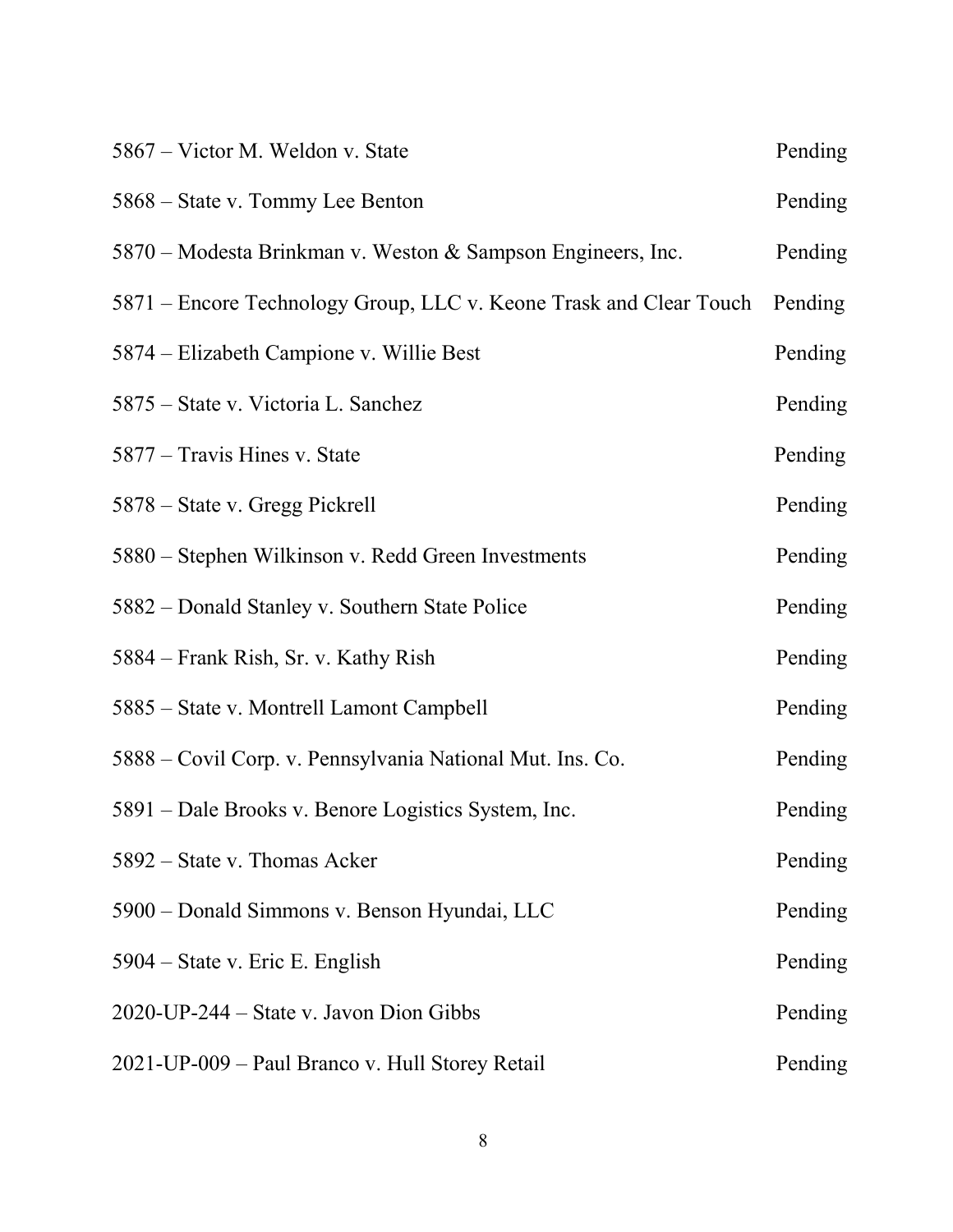| 2021-UP-105 – Orveletta Alston v. Conway Manor, LLC                | Pending |
|--------------------------------------------------------------------|---------|
| 2021-UP-121 – State v. George Cleveland, III                       | Pending |
| 2021-UP-141 - Evelyn Hemphill v. Kenneth Hemphill                  | Pending |
| $2021$ -UP-147 – Gavin V. Jones v. State                           | Pending |
| 2021-UP-161 – Wells Fargo Bank, N.A. v. Albert Sanders (2)         | Pending |
| 2021-UP-162 – First-Citizens Bank v. Linda Faulkner                | Pending |
| 2021-UP-167 – Captain's Harbour v. Jerald Jones (2)                | Pending |
| 2021-UP-171 – Anderson Brothers Bank v. Dazarhea Monique Parson(3) | Pending |
| 2021-UP-182 – State v. William Lee Carpenter                       | Pending |
| 2021-UP-196 – State v. General T. Little                           | Pending |
| 2021-UP-229 – Peter Rice v. John Doe                               | Pending |
| 2021-UP-230 – John Tomsic v. Angel Tomsic                          | Pending |
| 2021-UP-242 – G. Allen Rutter v. City of Columbia                  | Pending |
| 2021-UP-247 - Michael A. Rogers v. State                           | Pending |
| 2021-UP-252 – Betty Jean Perkins v. SCDOT                          | Pending |
| 2021-UP-254 – State v. William C. Sellers                          | Pending |
| $2021$ -UP-259 – State v. James Kester                             | Pending |
| 2021-UP-272 – Angela Bain v. Denise Lawson                         | Pending |
| 2021-UP-273 – SCDHEC v. Davenport                                  | Pending |
| $2021$ -UP-275 – State v. Marion C. Wilkes                         | Pending |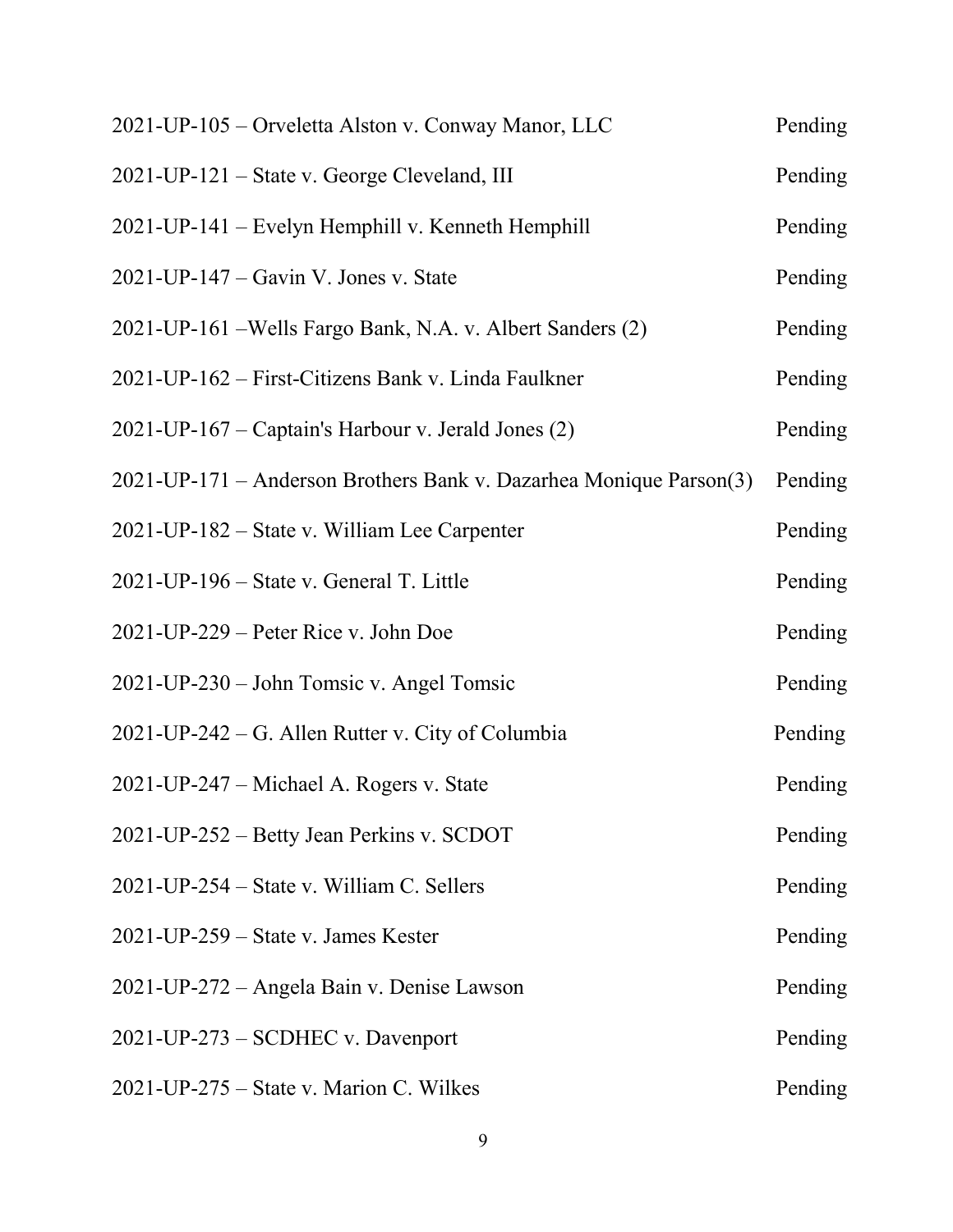| 2021-UP-277 – State v. Dana L. Morton                                       | Pending |
|-----------------------------------------------------------------------------|---------|
| 2021-UP-278 – State v. Jason Franklin Carver                                | Pending |
| 2021-UP-279 – State v. Therron R. Richardson                                | Pending |
| 2021-UP-280 – Carpenter Braselton, LLC v. Ashley Roberts                    | Pending |
| 2021-UP-281 – In the Matter of the Estate of Harriet Kathleen<br>Henry Tims | Pending |
| 2021-UP-283 – State v. Jane Katherine Hughes                                | Pending |
| 2021-UP-288 - Gabriel Barnhill v. J. Floyd Swilley                          | Pending |
| 2021-UP-289 – Hicks Unlimited v. UniFirst Corporation                       | Pending |
| 2021-UP-293 - Elizabeth Holland v. Richard Holland                          | Pending |
| 2021-UP-298 - State v. Jahru Harold Smith                                   | Pending |
| 2021-UP-302 – State v. Brandon J. Lee                                       | Pending |
| 2021-UP-306 – Kenneth L. Barr v. Darlington Cty. School Dt.                 | Pending |
| 2021-UP-312 – Dorchester Cty. Taxpayers Assoc. v. Dorchester Cty.           | Pending |
| 2021-UP-330 – State v. Carmie J. Nelson                                     | Pending |
| 2021-UP-336 – Bobby Foster v. Julian Neil Armstrong (2)                     | Pending |
| 2021-UP-341 – Phillip Francis Luke Hughes v. Bank of America                | Pending |
| 2021-UP-351 – State v. Stacardo Grissett                                    | Pending |
| 2021-UP-354 – Phillip Francis Luke Hughes v. Bank of America (2)            | Pending |
| 2021-UP-360 – Dewberry v. City of Charleston                                | Pending |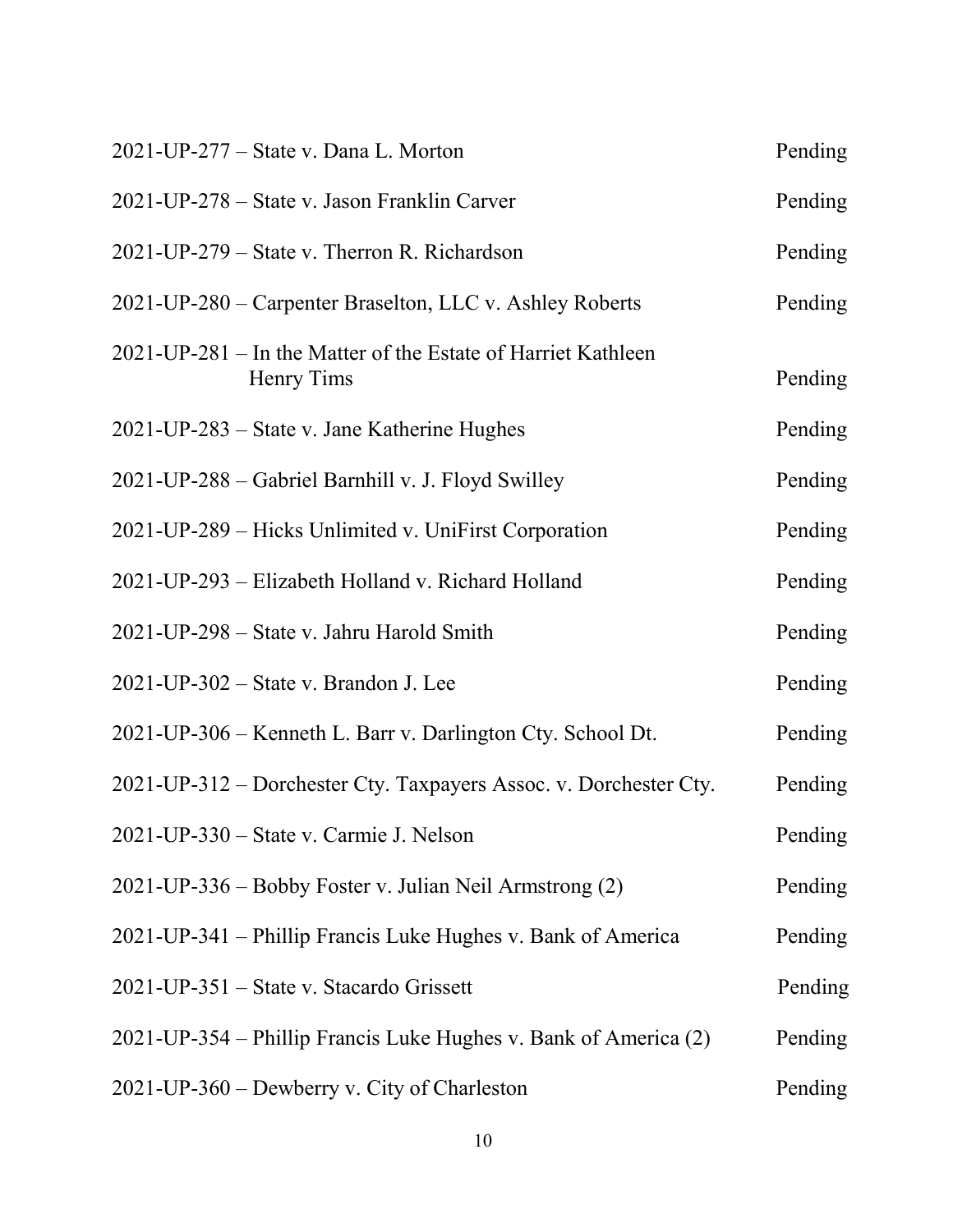| 2021-UP-367 - Glenda Couram v. Sherwood Tidwell                        | Pending |
|------------------------------------------------------------------------|---------|
| 2021-UP-368 - Andrew Waldo v. Michael Cousins                          | Pending |
| $2021$ -UP-370 – State v. Jody R. Thompson                             | Pending |
| $2021$ -UP-372 – Allen Stone v. State                                  | Pending |
| 2021-UP-373 – Glenda Couram v. Nationwide Mutual                       | Pending |
| $2021$ -UP-384 – State v. Roger D. Grate                               | Pending |
| 2021-UP-385 - David Martin v. Roxanne Allen                            | Pending |
| $2021$ -UP-395 – State v. Byron L. Rivers                              | Pending |
| 2021-UP-396 – State v. Matthew J. Bryant                               | Pending |
| 2021-UP-399 - Henry Still, V v. Barbara Vaughn                         | Pending |
| 2021-UP-400 – Rita Brooks v. Velocity Powersports, LLC                 | Pending |
| 2021-UP-405 – Christopher E. Russell v. State                          | Pending |
| 2021-UP-408 – State v. Allen A. Fields                                 | Pending |
| 2021-UP-418 – Jami Powell (Encore) v. Clear Touch Interactive          | Pending |
| 2021-UP-422 – Timothy Howe v. Air & Liquid Systems<br>(Cleaver-Brooks) | Pending |
| 2021-UP-429 – State v. Jeffery J. Williams                             | Pending |
| 2021-UP-436 – Winston Shell v. Nathaniel Shell                         | Pending |
| 2021-UP-437 – State v. Malik J. Singleton                              | Pending |
| 2021-UP-447 – Jakarta Young #276572 v. SCDC                            | Pending |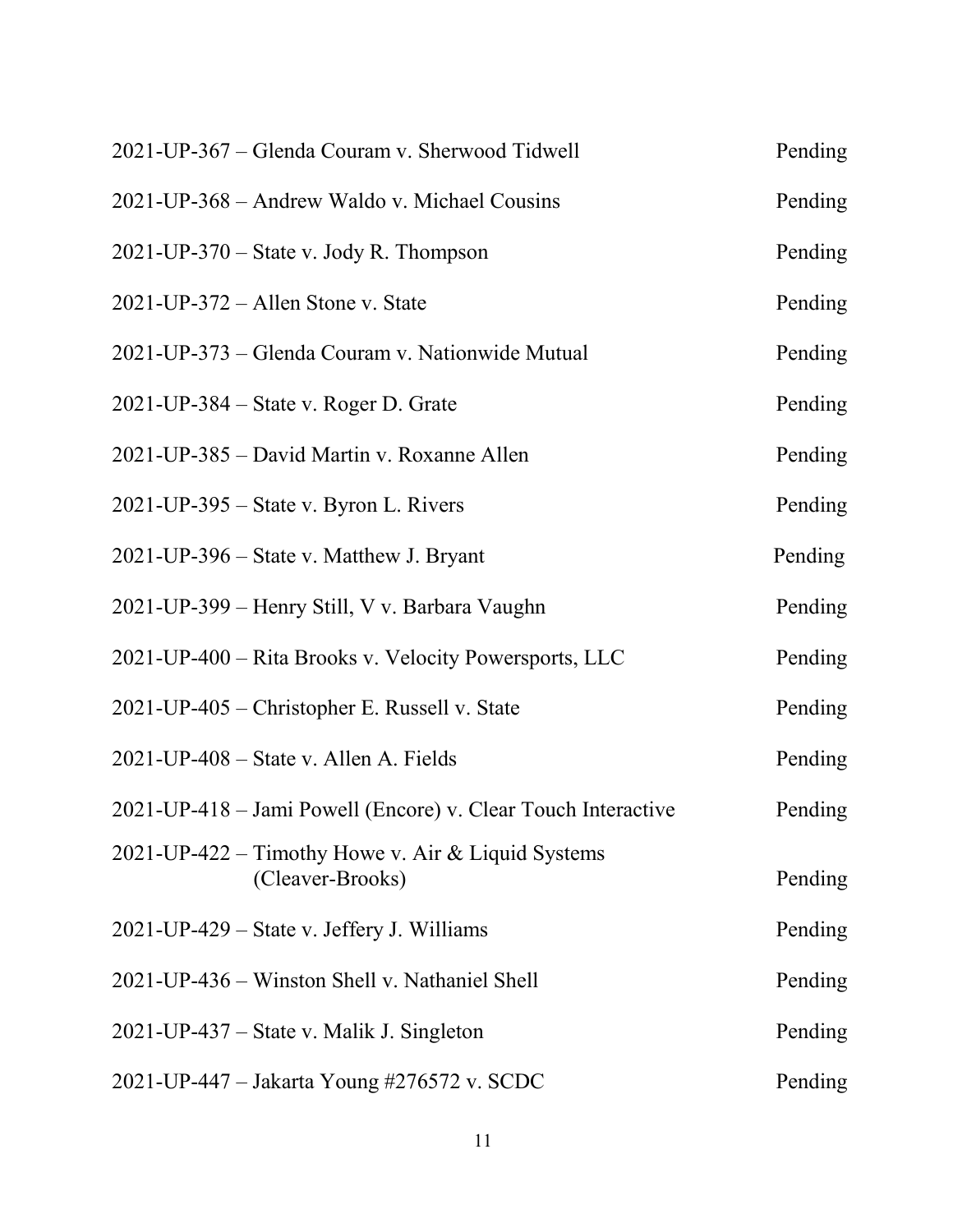| 2021-UP-454 – K.A. Diehl and Assoc. Inc. v. James Perkins      | Pending |
|----------------------------------------------------------------|---------|
| 2022-UP-003 – Kevin Granatino v. Calvin Williams               | Pending |
| 2022-UP-021 – State v. Justin Bradley Cameron                  | Pending |
| 2022-UP-022 – H. Hughes Andrews v. Quentin S. Broom, Jr.       | Pending |
| 2022-UP-023 – Desa Ballard v. Redding Jones, PLLC              | Pending |
| 2022-UP-025 – Nathenia Rossington v. Julio Rossington          | Pending |
| 2022-UP-028 – Demetrius Mack v. Leon Lott (2)                  | Pending |
| $2022$ -UP-033 – E.G. and J.J. v. SCDSS                        | Pending |
| 2022-UP-036 – John Burgess v. Katherine Hunter                 | Pending |
| $2022$ -UP-051 – Ronald Paul v. SCDOT $(2)$                    | Pending |
| 2022-UP-059 - James Primus #252315 v. SCDC                     | Pending |
| 2022-UP-063 – Rebecca Rowe v. Family Health Centers, Inc.      | Pending |
| 2022-UP-075 - James A. Johnson v. State                        | Pending |
| 2022-UP-081 - Gena Davis v. SCDC                               | Pending |
| 2022-UP-085 – Richard Ciampanella v. City of Myrtle Beach      | Pending |
| 2022-UP-089 – Elizabeth Lofton v. Berkeley Electric Coop. Inc. | Pending |
| 2022-UP-097 – State v. Brandon K. Moore                        | Pending |
| 2022-UP-119 – Merilee Landano v. Norman Landano                | Pending |
| 2022-UP-146 – M & T Bank v. Tyrone Davis                       | Pending |
| 2022-UP-163 - Debi Brookshire v. Community First Bank          | Pending |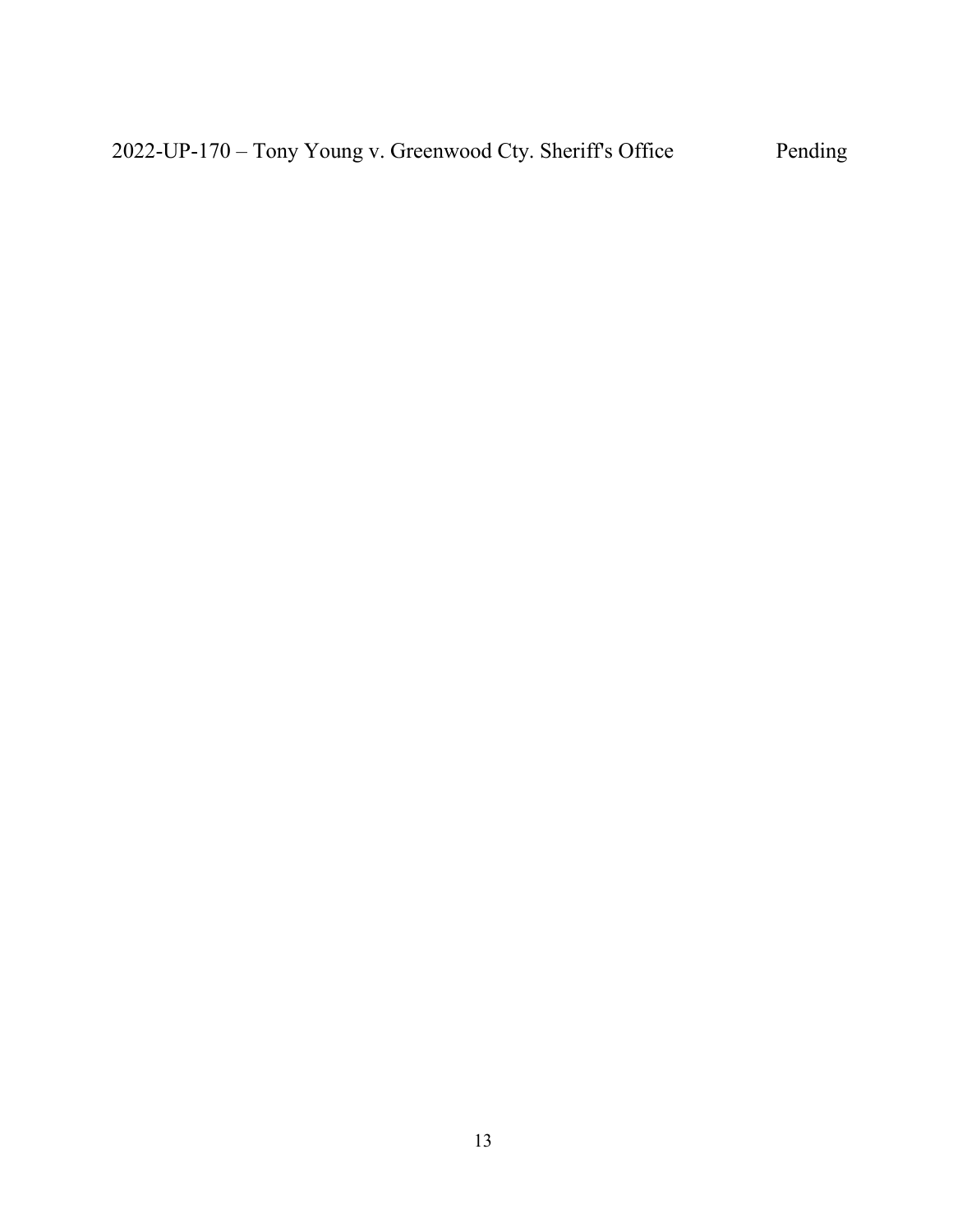#### **THE STATE OF SOUTH CAROLINA In The Supreme Court**

<span id="page-13-0"></span> In the Interest of Christopher H., a Juvenile under the age of Seventeen, Respondent.

Appellate Case No. 2021-000371

#### **ON WRIT OF CERTIORARI TO THE COURT OF APPEALS**

Appeal from Richland County W. Greg Seigler, Family Court Judge

 Submitted April 6, 2022 - Filed June 8, 2022 Opinion No. 28097

#### **DISMISSED**

Attorney General Alan McCrory Wilson, Senior Assistant Deputy Attorney General Deborah R.J. Shupe, of Columbia; Solicitor, Eleventh Judicial Circuit, Samuel R. Hubbard III, of Lexington, all for Petitioner.

 Appellate Defender Taylor Davis Gilliam, of Columbia, for Respondent.

 **PER CURIAM:** We granted the State's petition for a writ of certiorari to review the court of appeals decision in *Int. of Christopher H.*, 432 S.C. 600, 854 S.E.2d 853 (Ct. App. 2021). We agreed to address whether the court of appeals: 1) improperly interpreted subsection 23-3-430(D) of the South Carolina Code (2007) and the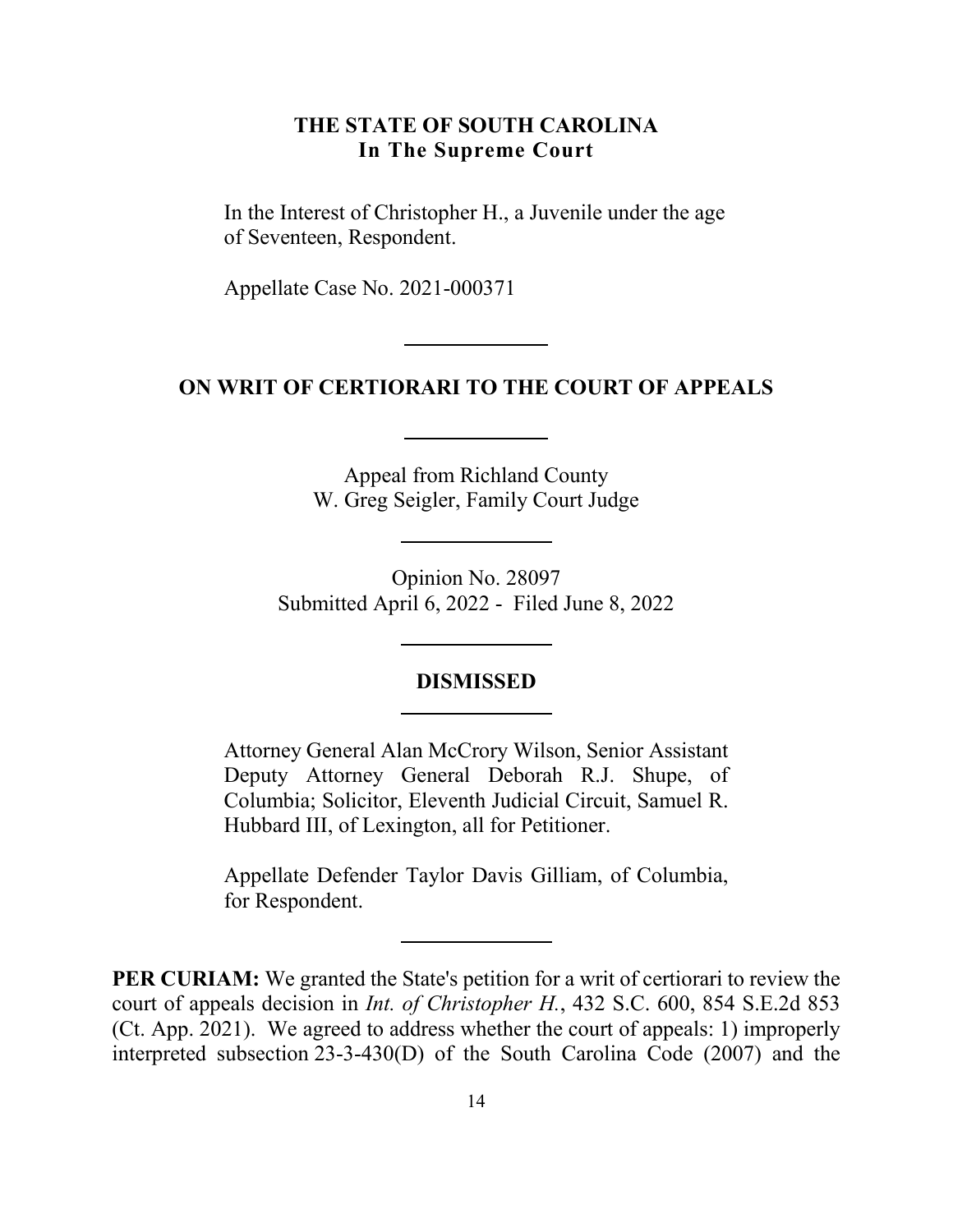the family court's determination of good cause. Shortly before oral argument was to No. 221, 2022 S.C. Acts  $\underline{\hspace{1cm}}$ ,  $\underline{\hspace{1cm}}$ . After reviewing Act 221, the Court directed its Clerk to write the parties asking them to be prepared to discuss justiciability at oral 221 rendered the issues moot and asking the Court to vacate the opinion of the court opposing the State's request to vacate the opinion of the court of appeals. After without reaching the merits of those issues, we dismiss the petition for a writ of certiorari. We decline, however, to vacate the opinion of the court of appeals. legislative intent behind it; 2) improperly ignored the proper standard of appellate review by weighing evidence and substituting its own interpretation of the evidence for that of the family court; and 3) improperly based its decision only on testimony presented at the family court hearing while ignoring the other evidence supporting be heard in this Court, the Governor signed into law Act 221 of 2022, which substantially amended subsection 23-3-430(D) and enacted section 23-3-436. Act argument. The State then filed a motion to dismiss its petition on the ground Act of appeals. Respondent filed a return indicating his consent to the dismissal but careful consideration, we agree the issues before the Court are now moot, and

#### **DISMISSED.**

# **BEATTY, C.J., KITTREDGE, HEARN and FEW, JJ., concur. JAMES, J., not participating.**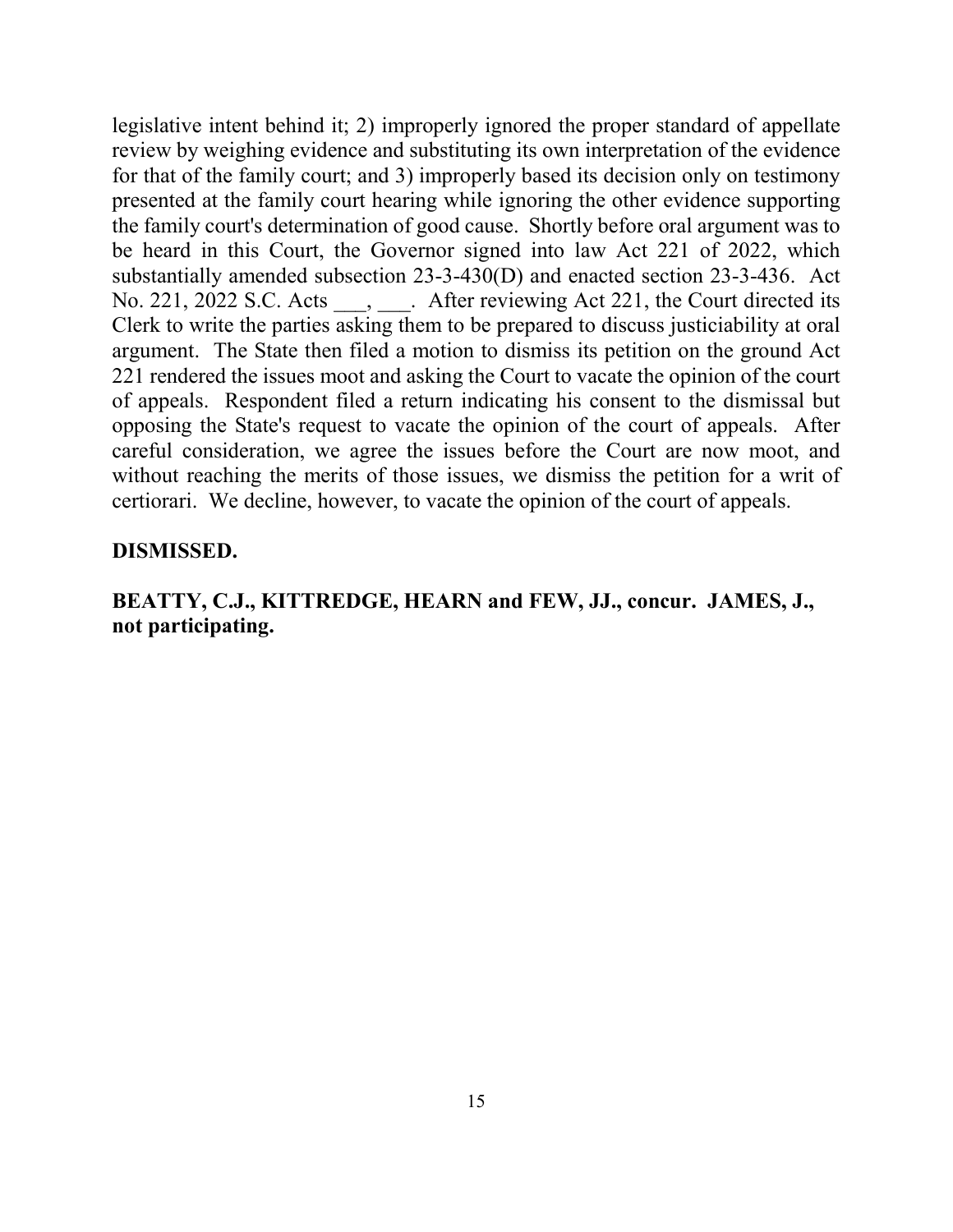# <span id="page-15-0"></span>The Supreme Court of South Carolina

In the Matter of Johnny Simpson, Respondent.

Appellate Case Nos. 2022-000585 and 2022-000586

#### ORDER

 Disciplinary Enforcement (RLDE) contained in Rule 413 of the South Carolina Receiver to protect the interests of Respondent's clients pursuant to Rule 31, The Office of Disciplinary Counsel has petitioned the Court to place Respondent on incapacity inactive status pursuant to Rule 28(c) of the Rules for Lawyer Appellate Court Rules (SCACR). The petition also seeks appointment of the RLDE, Rule 413, SCACR.

 IT IS ORDERED that Respondent is hereby placed on incapacity inactive status. Based on the record, the Court finds Respondent is unable to practice law or Based on the record, the Court finds Respondent is unable to practice law or 28(b), RLDE, are unnecessary at this time. participate in the disciplinary investigation, and further proceedings under Rule

 413, SCACR, to protect the interests of Respondent's clients. Mr. Lumpkin may IT IS FURTHER ORDERED that Peyre T. Lumpkin, Esquire, is hereby appointed to assume responsibility for Respondent's client files, trust account(s), escrow account(s), operating account(s), and any other law office accounts Respondent may maintain. Mr. Lumpkin shall take action as required by Rule 31, RLDE, Rule make disbursements from Respondent's trust account(s), escrow account(s), operating account(s), and any other law office accounts Respondent may maintain that are necessary to effectuate this appointment.

This Order, when served on any bank or other financial institution maintaining trust, escrow and/or operating account(s) of Respondent, shall serve as an injunction to prevent Respondent from making withdrawals from the account(s) and shall further serve as notice to the bank or other financial institution that Peyre T. Lumpkin, Esquire, has been duly appointed by this Court.